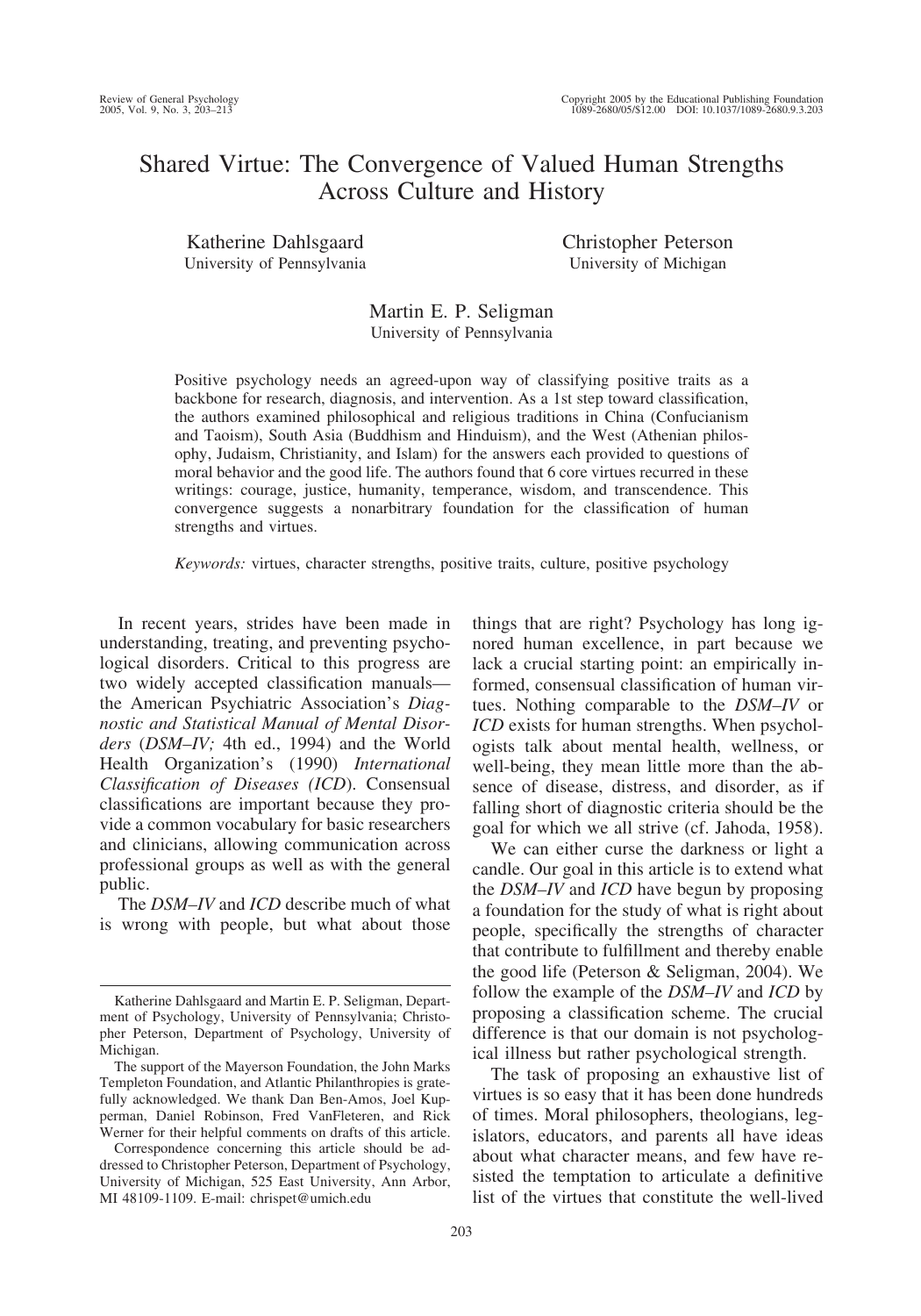life. The most frequent objection to previous classification schemes is that they fall short of being universal and are in fact idiosyncratic, culturally bound, and laden with tacit values. In short, goes the typical argument, there are no universals when it comes to virtue.

But perhaps there are some *ubiquitous* virtues and values that can be identified by looking for them at the appropriate level of abstraction. Perhaps some virtues exist that are so widely recognized that an anthropological veto ("The tribe I study does not have that one!") would be more interesting than damning. Accordingly, we undertook a historical survey with dual and complementary purposes. The first was a literature search and review of early and influential attempts to list virtues crucial to human thriving. The second aim was empirical: Would the virtue catalogs of early thinkers converge? Would certain virtues, regardless of tradition or culture, be widely valued?

#### Procedure

We limited the search to ancient traditions recognized for their enduring impact on human civilization. In his survey of world philosophies, Smart (1999) nominated China, South Asia, and the West as the most broadly influential traditions of thought in human history. We followed Smart's lead and focused specifically on Confucianism and Taoism in China, Buddhism and Hinduism in South Asia, and Athenian philosophy, Judaism, Christianity, and Islam in the West. We restricted our examinations to written texts from these traditions. With reluctance, we excluded other intellectually fertile cultures that lacked readily available texts.

Within the traditions included, we looked for expository discussions consensually recognized as the earliest, the most influential, or preferably both. We searched for those authors who deliberately developed a catalog, particularly one with a clear beginning and ending in the form of explicitly numbered virtues (e.g., the Ten Commandments, the Holy Eightfold Path).

If there were more than one possible entrant, we chose the one that reflected the most crucial aspects of the tradition under study. Thus, for example, we did not include Pantanjali's (1979) ideas on virtue as outlined in *The Yoga-Sutra*. Although this text is the basic one of the sixth orthodox school (yoga) of Hindu philosophy, the virtues outlined in *The Bhagavad Gita* (Thadani, 1990) are both more inclusive and more well known. Occasionally, no single text emerged as most representative, in which case we included more than one text per tradition.

If we could not find a deliberate or concise exposition on virtue within a tradition, we opted to study its best-known text, as well as respected secondary sources, and to extrapolate. For instance, nowhere in the *Analects* (1992) did Confucius reel off a discrete list of crucial virtues; rather, he referred to virtues throughout. But the text is so unanimously associated with the Confucian tradition that we focused our inquiries there.

Texts and their virtue catalogs were gathered in more or less chronological order. Nominated virtues were sometimes vaguely defined, in which case secondary sources and expert colleagues were consulted to determine the meaning of each entry within its cultural context. Analysis involved condensing each list by locating thematically similar virtues and classifying them under an obviously emerging *core virtue.* By that term, we mean an abstract ideal encompassing a number of other, more specific virtues that reliably converge to the recognizable higher order category. For instance, the core virtue justice is an abstract term representative of the ideals of more specific virtues captured by injunctions, laws, and procedural rules for fairness (Bok, 1995). To say that particular virtues, *within a tradition*, converged into a core virtue is not to argue that all of their features line up perfectly; rather, they exhibited a coherent resemblance to one another, sharing more features than not (Yearley, 1990). Individual virtues that could not, without pushing and squeezing, be classified within a core virtue category were considered distinct.

Furthermore, to say that certain virtues, *across traditions*, converged into a core virtue likewise does not mean that we found a one-to-one mapping of a virtue across cultures. Certainly, an abstraction such as justice means slightly different things—and is valued for somewhat different reasons—from one culture to another. Again, what we sought was coherent resemblance, that the higher order meaning behind a particular core virtue lined up better with its cross-cultural counterparts than with any other core virtue (e.g., examples of Confucian justice have more to do with those of Platonic justice than with those of Platonic wisdom). What we identified were instances in which the similarities across cultures outweighed the differences, and, again, when the core virtue of a particular tradition did not have an obvious crosscultural counterpart, it was considered as separate in the final analysis.

#### Convergence Across History and Culture

Our literature review revealed a surprising amount of similarity across cultures and strongly indicates a historical and cross-cultural convergence of six core virtues: courage, justice, humanity, temperance, wisdom, and transcen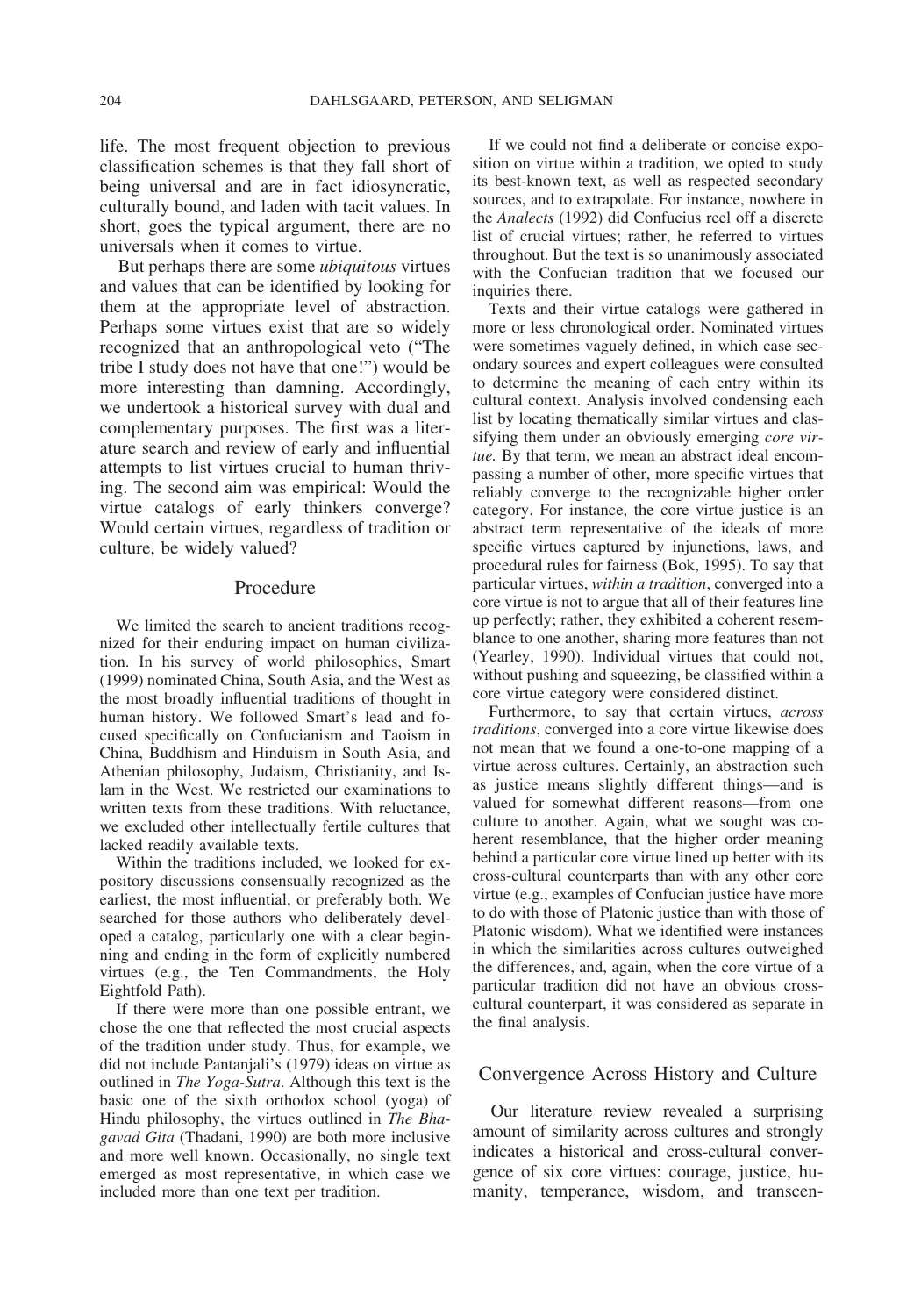dence (see Table 1); we remind readers that our goal was to discern broad family resemblances across traditions, not to argue for exact semantic and cultural equivalences. Let us turn to how each of these six core virtues is evident in the different traditions we surveyed.

#### *Confucian Virtues*

The teachings of Confucius (551– 479 BCE) are the most influential in the history of Chinese thought and civilization. His moral and political philosophy, with its prescriptive focus on education and leadership, had become the official religion of China by the second century BCE and became compulsory study for 2,000 years beyond that (Smart, 1999).

His teachings were recorded mainly in the form of aphorisms, most reliably collected in the *Analects* (Confucius, 1992). His comments on virtue are scattered across the *Analects*, not presented as a formal catalog. There is, however, agreement among scholars that there are four or five central virtues espoused in the tenets of Confucianism: *jen* (translated variously as humanity, human heartedness, or benevolence), *yi* (duty, justice, or equity), *li* (etiquette or observance of the rites of ceremonious behavior), *zhi* (wisdom or perspicacity), and, possibly, *xin* (truthfulness, sincerity, or good faith; Cleary, 1992; Do-Dinh, 1969; Haberman, 1998a).

Humanity is the virtue most exalted by Confucius. Throughout the *Analects,* this core sentiment permeates all others. For instance, the Confucian ideal of duty (*yi*) is not one prescribing humble acquiescence of the many to the

Table 1

undeserving and powerful few; rather, it denotes the mutual respect persons should have in relation to one another, beginning with the familial relationship and extending outward to the state (Huang, 1997).

The Confucian precept of good etiquette (*li*) is also best understood as a directive to treat others sensitively; Confucius (1992, p. 127) wrote, "to master oneself and return to courtesy is humaneness" (12:1). Thus, the cultivation of courtesy and deference in one's everyday behavior is the equivalent of the cultivation of humanity, because manners and deference are concerned more with consideration for another's feelings than they are with strict adherence to rules and empty ceremonial custom. Confucian wisdom (*zhi*) is best understood as the functional application of an informed intellect to humanity, justice, and etiquette, whereas truthfulness (*xin*) is that which is exemplified by fidelity to the ideals of the four preceding virtues (Cleary, 1992).

Confucius did not explicitly mention temperance, but its importance to the humane life is strongly implied. The importance placed on rites presumably involves a respect for propriety and self-control as much as for humanity. In both his personal affairs and the *Analects*, Confucius advocated modesty and self-control. In the *Analects,* he commended as virtuous those who lived simply (6:10), refrained from selfaggrandizing boasts (6:14) or extravagance (3: 4), and placed hard work before reward (6:22).

Another core virtue not explicitly named was transcendence. The Chinese did not believe in a divine lawgiver, and Confucius's philosophical

| raviv r<br>Core Virtues |                                                                                                                                                                                                  |  |  |  |  |  |
|-------------------------|--------------------------------------------------------------------------------------------------------------------------------------------------------------------------------------------------|--|--|--|--|--|
| Virtue                  | Description                                                                                                                                                                                      |  |  |  |  |  |
| Courage                 | Emotional strengths that involve the exercise of will to accomplish goals in the face of opposition,<br>external or internal; examples include bravery, perseverance, and authenticity (honesty) |  |  |  |  |  |
| Justice                 | Civic strengths that underlie healthy community life; examples include fairness, leadership, and<br>citizenship or teamwork                                                                      |  |  |  |  |  |
| Humanity                | Interpersonal strengths that involve "tending and befriending" others (Taylor et al., 2000);<br>examples include love and kindness                                                               |  |  |  |  |  |
| Temperance              | Strengths that protect against excess; examples include forgiveness, humility, prudence, and self-<br>control                                                                                    |  |  |  |  |  |
| Wisdom                  | Cognitive strengths that entail the acquisition and use of knowledge; examples include creativity,<br>curiosity, judgment, and perspective (providing counsel to others)                         |  |  |  |  |  |
| Transcendence           | Strengths that forge connections to the larger universe and thereby provide meaning; examples<br>include gratitude, hope, and spirituality                                                       |  |  |  |  |  |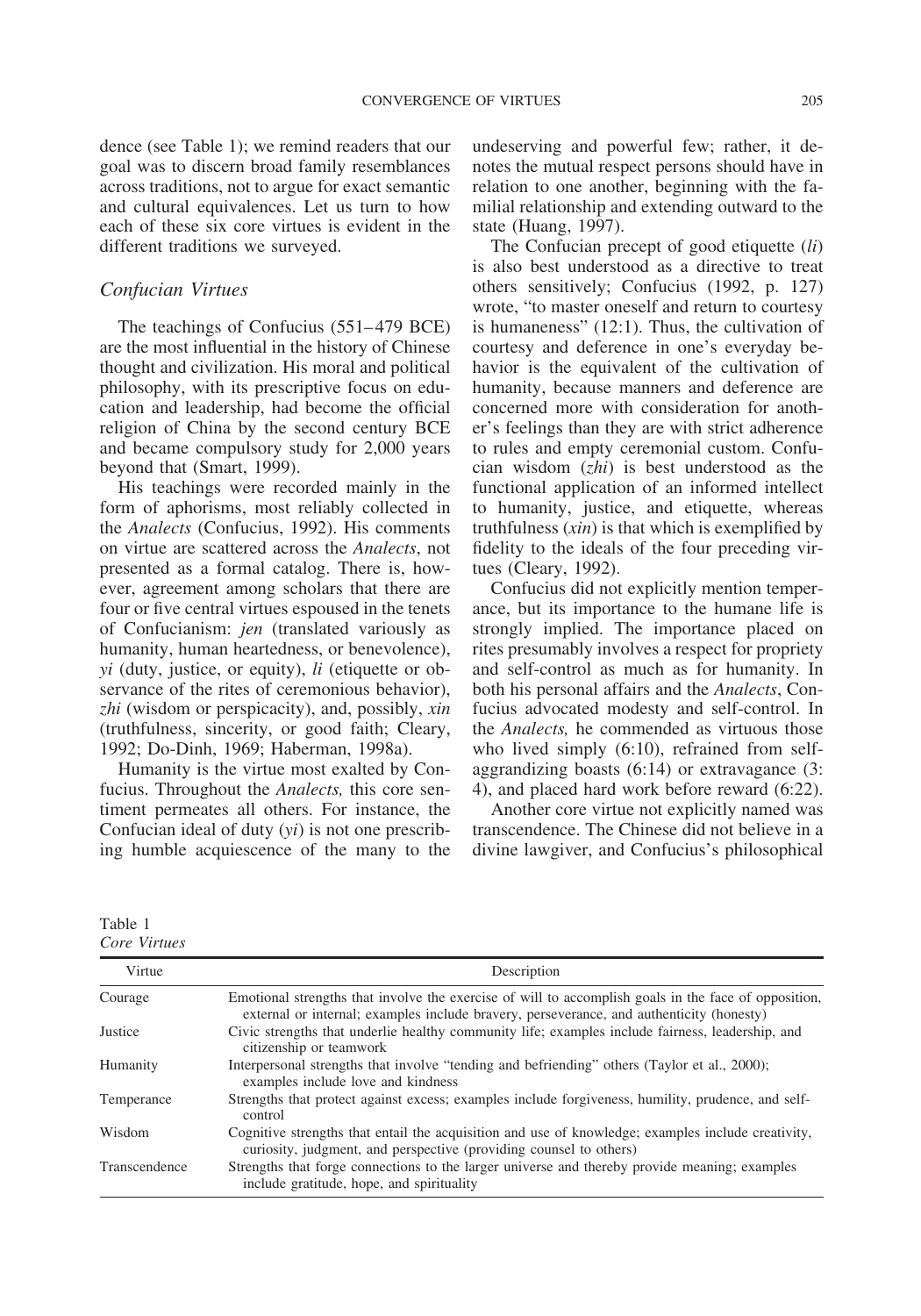focus was clearly on the secular and rational aspects of human functioning, not the cosmic or spiritual (5:13 and 11:12). This is not to say that Confucius completely ignored the transcendent or that he relegated it to insignificance (Hall & Ames, 1987). For instance, excellence in moral conduct was afforded the status of the transcendent: Confucius invoked heaven when discussing the origin of virtue (7:23) and urged reverence for sages whose perfect virtue was modeled after the divine (6:17 and 16:8; see also Haberman, 1998a).

## *Taoist Virtues*

The creator of Taoism, Lao Tzu (approximately 570 BCE–?), is thought to be a contemporary of Confucius, although there is some debate as to whether he was one sage or many and whether the primary work attributed to him, the *Tao Te Ching* (Lao Tzu, 1963), came much later than he may have lived (Graham, 1998; Kohn, 1998; Lynn, 1999). The central tenet is one of transcendence: The *Tao*, or Way, that governs the heavens and earth is indescribable, unknowable, and even unnamable (Lao Tzu, 1963, chap. 1). It is also untranslatable: The Way (its Chinese character depicts a head in motion) refers simultaneously to direction, movement, method, and thought, and no single word can depict the profundity of its total meaning. Moreover, it is the creator of all things, including virtue (*Te*), but does not act: The Way is spontaneous and without effort (Cheng, 2000; Wong, 1997).

The text of the *Tao Te Ching* is often cryptic, and attempts, particularly Western ones, to interpret its verses can never be definitive (Clarke, 2000; LaFargue, 1998). Like Confucius, Lao Tzu attempted to use his philosophy to reform rulers and improve society, but the emphasis was not on virtue as social interaction (Cheng, 2000). Rather, what Lao Tzu believed in most was the virtue of "naturalness" or "spontaneity" (*tzu-jan*), or that quality of being without effort. Scholars tend to agree that naturalness is the cardinal virtue of Taoism, with nonaction (*wuwei*) as the essential method to realize naturalness in social life (Cheng, 2000). The point is that Lao Tzu esteemed other virtues, but only if they arise from the higher one of spontaneity. Later in the *Tao Te Ching* he explicitly cited as important the virtues of humanity, justice, and

propriety, but only after (or in the presence of) this higher one (chap. 38).

Likewise, wisdom is espoused in both rulers and commoners, but only if that knowledge is the true sort of the Way, not the superficial sort used for cunning: According to Lao Tzu (1963), a sage ruler is "a man of subtlety [but] with deep insight" (chap. 15); he does not "insist on his own views, thus he has a clear view," nor does he "justify himself, thus he sees the truth" (chap. 22; see also chaps. 3, 19, 33, and 49). And temperance, in terms of both humility and restraint from pursuing the false gods of material wealth and privilege, is advocated again and again: "He who becomes arrogant with wealth and power . . . sows the seeds of his own misfortune" (chap. 9); "he who boasts of his own achievements harms his credibility . . . he who is arrogant experiences no growth in wisdom" (chap. 24); "he who knows glory, but keeps to humility . . . is sufficient in the eternal virtue" (chap. 28).

### *Buddhist Virtues*

Buddhism is a philosophical–religious tradition of great variety and far reach; its tenets and practices today extend from its birthplace in South Asia to China, Tibet, Korea, Japan, Thailand, Indonesia, and beyond. The origins of all teachings, however, are traced to the Buddha (563?– 483? BCE), or "Enlightened One," who lived at the same time as Confucius and six centuries before Jesus. Canonical texts describe his renunciation of his traditional and comfortable life to search for the end to the chronic suffering of life, death, and rebirth (samsāra). After years of travel, asceticism, and yogic meditation, the Buddha came upon the path to enlightenment, to *nirvana*: the ultimate destiny of existence, the state of bliss brought on by an effacement of the self and its desires (Bhatt, 2001). The Buddha believed that anyone, with the right sort of practice, could reach nirvana, and he spent the rest of his life teaching people the way to it (Dutt, 1983).

If there is a fundamental virtue catalog in classical Buddhism, it is the Holy Eightfold Path, a subset of the more inclusive doctrine of the Four Noble Truths ( $\bar{a}$ rya saty $\bar{a}$ ni), which the Buddha preached at his very first sermon. The Four Noble Truths are that (1) life is suffering; (2) the cause of this suffering is the "birth sin" of craving or desire; (3) suffering ceases only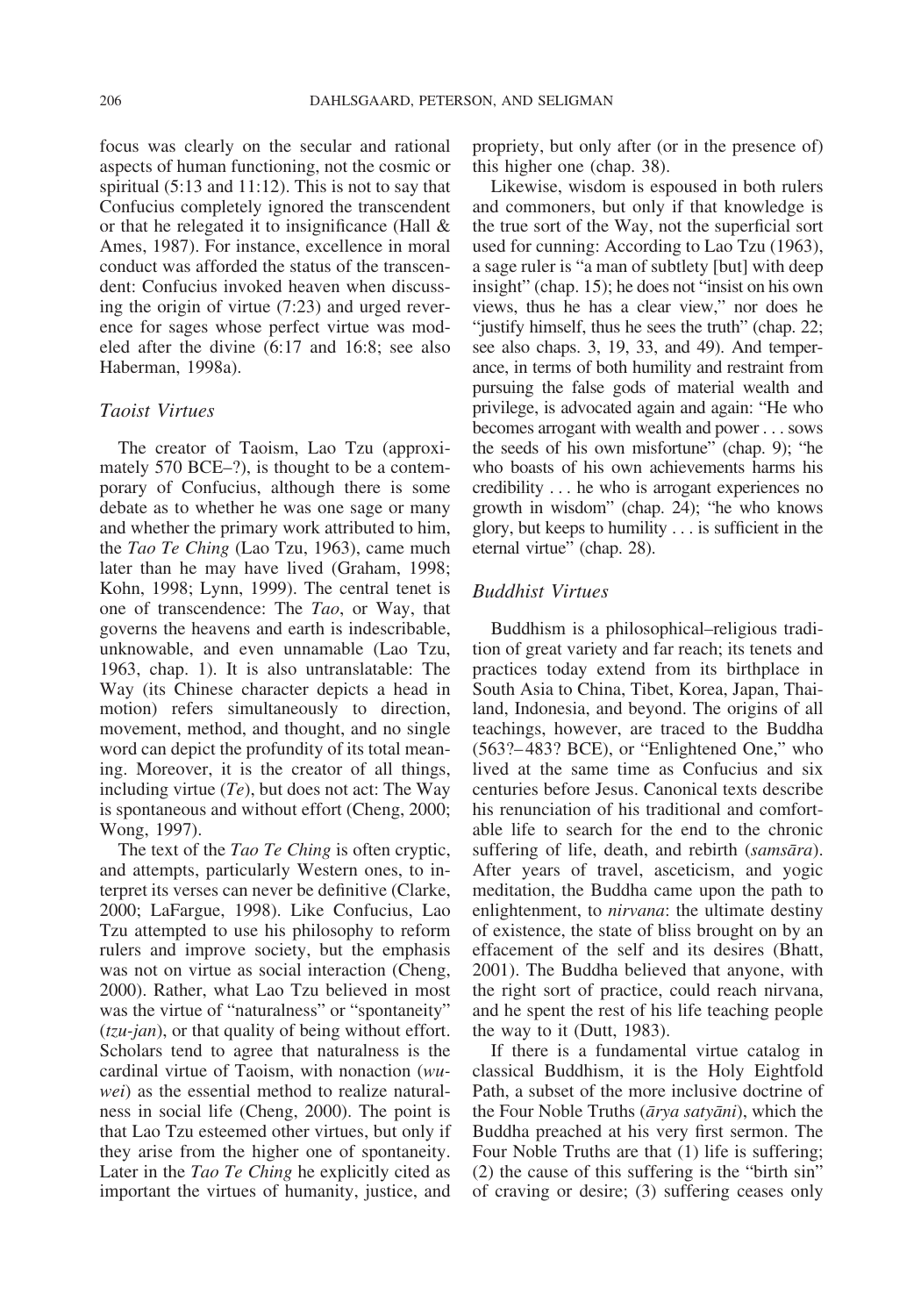upon nirvana, the extinction of desire; and (4) nirvana may be achieved only by following the Holy Path (or Middle Way), an eight-pronged strategy to counteract the innate tendency toward desire. In turn, the Holy Eightfold Path invokes the notion of perfection or right in one's (1) understanding, (2) thinking, (3) speech, (4) action, (5) livelihood, (6) effort, (7) mindfulness, and (8) concentration (Fowler, 1999; see also Carter & Palihawadana, 2000).

A later Buddhist virtue catalog is suggested by what is known as the Five Virtues or Precepts ( *pan˜ca-sıla*). These are ritually chanted abstentions from (1) harming living things, (2) taking what is not given (theft or fraud), (3) misconduct concerning sense pleasures, (4) false speech (lying), and (5) unmindful states due to alcoholic drinks or drugs (Harvey, 1990). One can see notions of humanity and justice in the first, second, and fourth precepts and strong directives toward temperance or self-restraint in the third and fifth precepts.

Finally, there are the four Universal Virtues (*apramāna*; also known as "immeasurables") of Buddhism: benevolence (*maitrı*), compassion (*karuna¯*), joy (*mudita¯*), and equanimity (*upeksa¯*; see Nagao, 2000). These virtues are also mentioned in various canonical texts, concern the practical (as opposed to theoretical) aspects of Buddhism, and clearly advocate humanity.

Buddhism, with its emphasis on nonduality and enlightenment, is a forthrightly transcendent tradition. It is also—as a result of its fundamental tenet of the impermanence of all things, including the self—likely to frustrate Western hermeneutic endeavors. Armstrong (2001) warned against interpreting the action section of the Eightfold Path as some sort of collection of moral directives; to do so would be to blur Buddhist teaching (i.e., that voluntary adherence to these precepts helps remove hindrances to clarity and enlightenment) with Western notions of obeisance to a higher power. It is also important to note that Buddhist virtues are not metaphysically stable entities (because there are no stable entities in Buddhism) as they are in many traditions; rather, they are thought or behavior tendencies designed to end craving.

## *Hindu Virtues*

The collection of sacred texts known as the *Upanishads* deals with spiritual and metaphysical aspects of Hinduism; the earliest of these texts appear to date to the sixth or seventh century BCE, marking their existence slightly before the rise of Buddhism. The oldest, the *Brihad Aranyaka Upanishad,* elucidated some of the central theological tenets of early and modern-day Hinduism: the unifying principle of *brahman,* the sacred absolute power and the creator of the universe; the related notion of the interconnectedness of all things, as all ultimately extends back to *brahman*; and the cycle of rebirth, which comes from the blending of the self and *brahman* (Haberman, 1998b; Leaman, 1999). Hinduism and Buddhism diverge in the notion of the self: In the former tradition, the self is eternal, universal, and indistinguishable from *brahman*; in the latter, there is no permanent self and no ultimate creator (Harvey, 1990).

The emphasis in Hinduism is on personal virtues, such as self-denial and renunciation; these virtues promote self-improvement in the current life and a potential of salvation or attainment of a higher caste in the next. Hence, one catalog of Hindu virtues, as narrated in the sacred text of *The Bhagavad Gita* (Thadani, 1990), is intertwined with notions of caste. This text describes a stratified society consisting of the Brahmins (educated aristocrats), Kshatriyas (soldiers), Vaisyas (agricultural and lower trade laborers), and Sudras (menial laborers). Each of the four castes is distinguished by the characteristic virtues exhibited by its members. The spirituality of the Brahmin shows itself in penance, self-control, forbearance, purity, rectitude, knowledge, experience, and faith; the qualities ascribed to the soldier caste include those of valor, skill, glory, fortitude, and charity (generosity); and the lower castes are assigned the virtues of dutiful performance of labor: Little is expected in the way of spiritual and intellectual achievement for these people in their current lives (Thadani, 1990).

Hinduism, with its emphasis on personal improvement, echoes Buddhism but contrasts sharply with the Confucian (and later Athenian) belief in virtue as citizenship. And though their meanings have some cultural specificity, the core virtues are present thematically within the Hindu tradition. Consider wisdom: Although the Hindu (and Buddhist) ideal of attainment of transcendental knowledge of the self does not directly compare with the Confucian notion of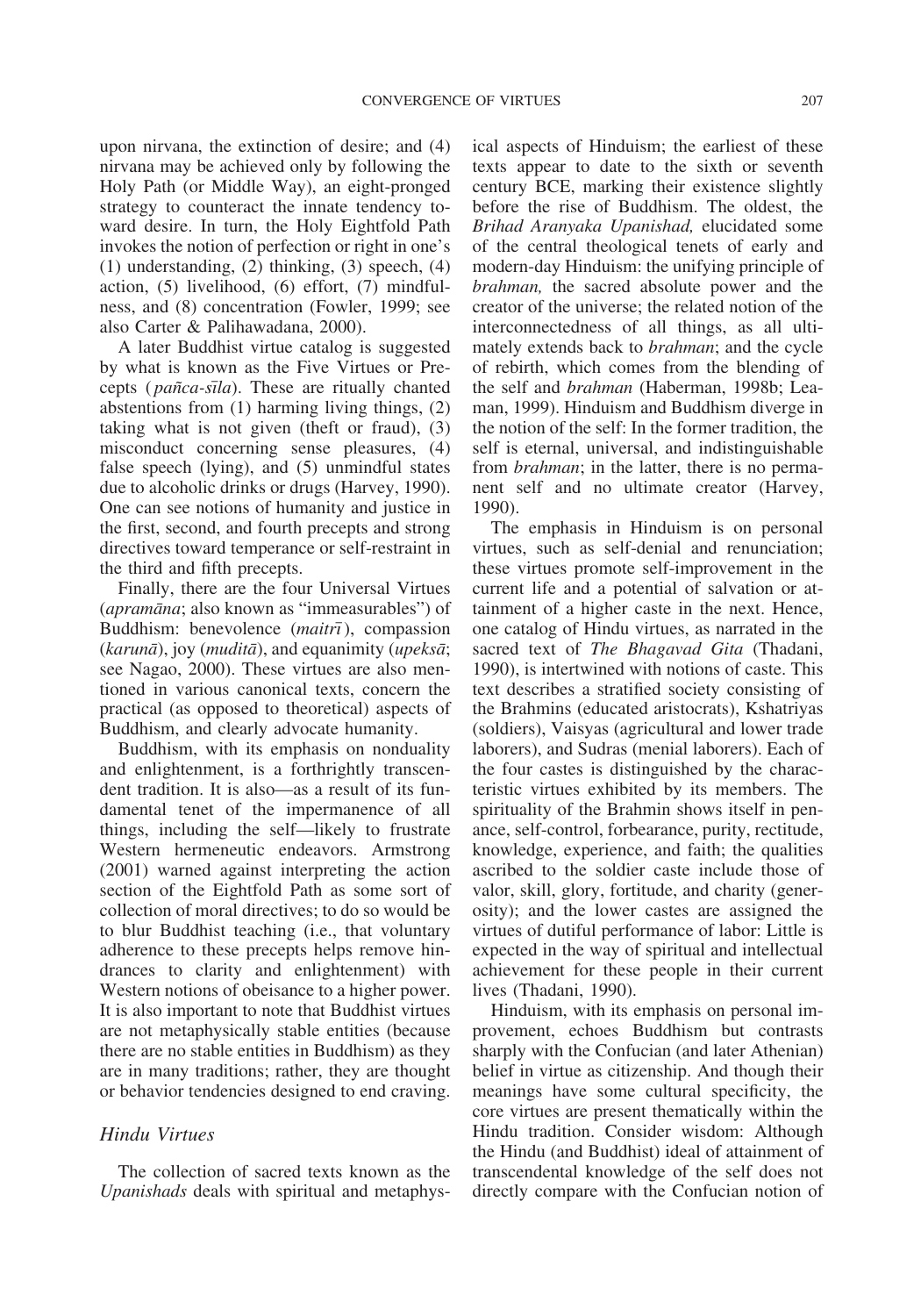the importance of wisdom gained through education and experience, the theme of coming to a higher knowledge is central to all traditions. Transcendence, as invoked by the concept of *brahman*, is diffused throughout *The Bhagavad Gita*, and examples of justice (rectitude), courage (valor), temperance (self-restraint), and humanity (charity) all make their appearance as virtues attributed to specific castes. Note also that the concept of justice is interwoven with the Hindu belief that actions in one life help to determine caste status in the next. That the text ascribes different virtues for different castes does not argue for nonubiquity within the culture; it is difficult to imagine that Hindu culture advocates bravery for soldiers and cowardice for everyone else.

#### *Athenian Virtues*

The first major virtue catalog of the West was articulated by Plato (427–347 BCE) in the *Republic,* his magnum opus on the ideal human society. Here Plato, using Socrates as his mouthpiece, proposed wisdom (*sophia*), courage (*andreia*), self-restraint (*soˆphrosune*), and justice (*dikaisunê*) as the four core virtues of the ideal city (1968, IV, 427e). He argued that these qualities compose a class-based hierarchy of civic virtues that has its anchor in the makeup of the individual soul (IV, 441c). That is, the desirable division of civic virtues—wisdom belongs to the ruling class, courage to the soldier class—is mirrored in an individual's healthily functioning psychology. The soul has its divisions, and to each belongs a virtue: Wisdom is exercised by reason, courage is exercised by the "spirited" part, and self-restraint is imposed on the appetite. In both the civic and individual cases, justice (moral action) will occur when each division properly carries out its assigned task (IV, 443d–e; see Johansen, 1991/1998). This Platonic vision of virtue is comparable to the Hindu notion already outlined: Virtues are categorized along professional and class lines.

In the *Nicomachean Ethics,* Plato's student Aristotle (384 –322 BCE) continued the argument that virtuous behavior is a social practice exercised by a citizen of an ideal city (2000, V.I, 1129a). For Aristotle, virtue was an acquired skill learned through trial and error. Related to this is his characterization of virtue known as the doctrine of the mean: One encounters a situation and, relying on reason, experience, and context, selects a course of action from between two extremes of disposition, those of deficiency or excess. The mean between these two extremes *is* virtue (1107a). Generosity, for instance, is the mean between wastefulness and stinginess (1120a); courageousness is the mean between cowardliness and rashness (1116a).

Aristotle's list of the virtues included the original Platonic four (courage, justice, temperance, and wisdom), but to these he added others such as generosity, wit, friendliness, truthfulness, magnificence, and greatness of soul (Aristotle, 2000, IV). The latter two might sound strange to the modern reader: Magnificence has to do with spending lavishly, though in a tasteful way, on honorable items such as sacrifices or warships (IV.II); greatness of soul refers to thinking oneself worthy of great things, particularly honor (IV.III).

In neither Plato nor Aristotle's account is transcendence named as a virtue. But, as was the case with Confucius, the notion of transcendence as a crucial good suffuses their works. In the *Republic,* Plato described how the ideal city would be governed; philosophers, whose inner constitution of virtue is such that they are above selfish interests, should rule. But he admitted that this state is yet to be realized on Earth, and mortal man must look to the heavens to find its model (IX, 592a–b). Aristotle invoked the transcendent when he discussed the relationship between virtue and happiness (*eudaimonia*). For Aristotle (2000, p. 194), happiness was "activity in accordance with virtue" (X.VII, 1177a). He told us in the last book of the *Nicomachean Ethics* that, of all of the virtues, wisdom is the most perfect, and the exercise of it— contemplation— constitutes perfect happiness. "If intellect, then, is something divine compared with the human being, the life in accordance with it will also be divine compared with human life" (Aristotle, 2000, X.VII, 1177b, p. 194).

Likewise, humanity (kindness, love) was never specifically named as a virtue in either Athenian account. However, notions of shared humanity, of the importance of friendship, of generosity and charitable acts, of giving others pleasure and not pain, are scattered across both works.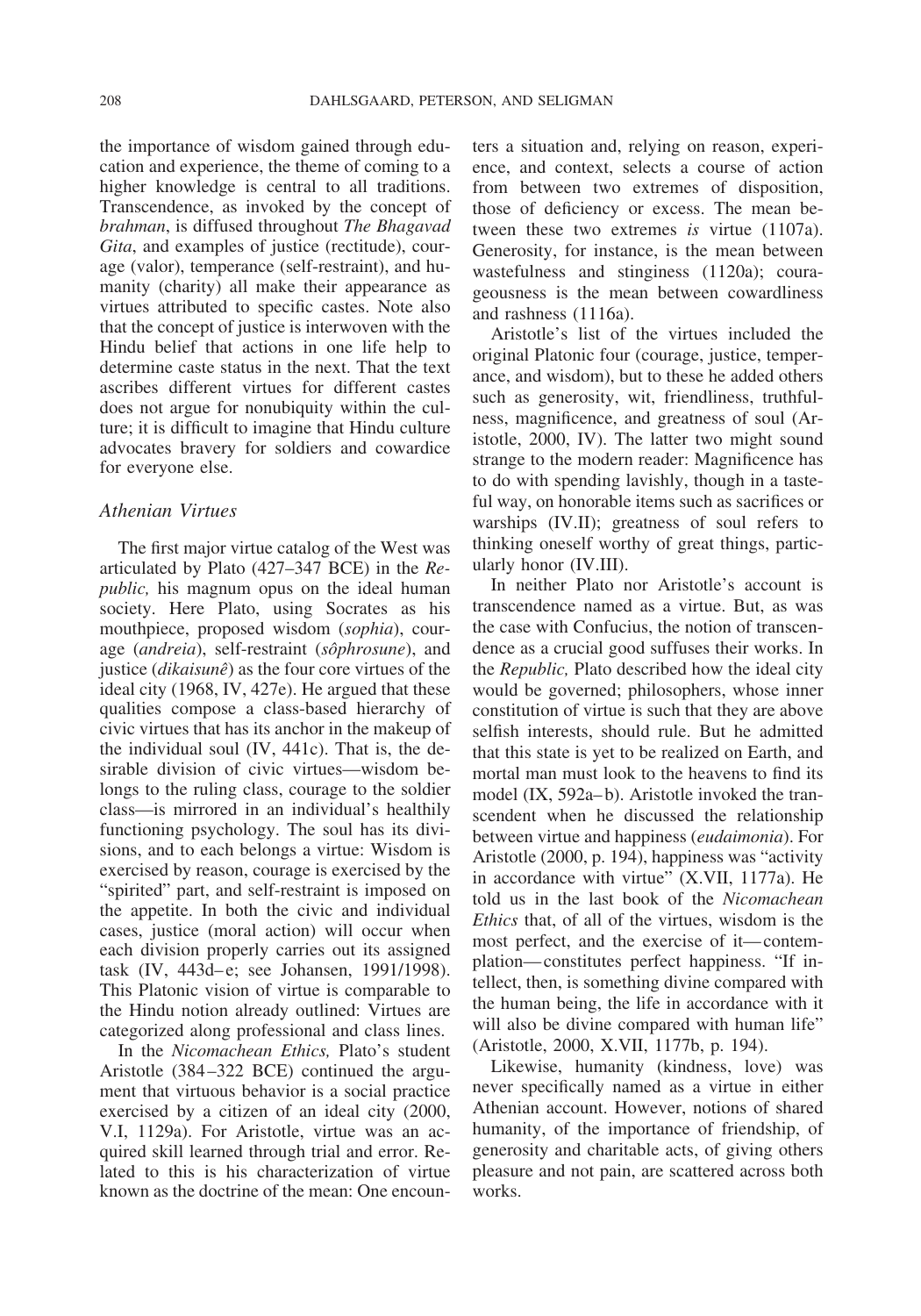# *Christian Virtues*

The Seven Heavenly Virtues, the classic Christian enumeration of human strengths, are described in Aquinas's (1224 –1274) *Summa Theologiae* (1273/1989). Because the work is celebrated as a successful interpretation of Aristotelian (pagan) philosophy in terms of Christian theology, we describe this text before Jewish ones.

In his virtue catalog, Aquinas deleted all of Aristotle's additions to Plato. He constructed his list by retaining the cardinal virtues of temperance, courage, justice, and wisdom and then adding the three theological virtues proposed by St. Paul: faith, hope, and charity (or love). Aquinas argued for a hierarchical organization of the virtues: Of the cardinal virtues, wisdom is the most important, but the transcendent virtues of faith and hope are more important than that, and of all the seven, charity (love) reigns supreme. Note that within the Seven Heavenly Virtues, Aquinas enumerated what we believe are the six core virtues: He presented the four cardinal virtues by name, invoked transcendence with the virtues of faith and hope, and invoked humanity with the virtue of charity.

## *Jewish Virtues*

Within the Hebrew Bible, there are two sections particularly concerned with the virtues esteemed by Jewish culture: the account of the Ten Commandments received by Moses in Exodus and two books of Proverbs that provide specific instruction on the consequences of virtues and vices. The Ten Commandments is a list of "thou shalts" and "thou shalt nots" from which conclusions may be drawn about the virtues advocated in this tradition. The Commandments forbid polytheism, idolatry, taking God's name in vain, murder, adultery, theft, lying, and covetousness while commanding that the Sabbath be kept holy and parents honored (Exodus 20:1–17, Revised Standard Version). Justice is implied in prohibitions against murder, theft, and lying; temperance in those against adultery and covetousness; and transcendence generally within the divine origin of the commands.

Sage instructions to Jewish youth on moral and religious behavior are the main concerns of Proverbs. The opening lines of the first book of Proverbs are a call to edification and are quite

clear in distinguishing those virtues that Judaism esteems, for example, wisdom, justice, and prudence. Books II and IV of Proverbs are attributed to Solomon and deal specifically with virtuous behavior (as well as admonitions against vice). Many of the maxims are still well known (e.g., "A man without self-control is like a city broken into and left without walls"). The verses of Proverbs are plentiful, and many virtues are advocated. They include integrity (courage); righteousness, just leadership, and trustworthiness (justice); love, graciousness, and kindness (humanity); diligence, prudence, humility, and restraint (temperance); hope and fear–love of God (transcendence); and understanding, knowledge, and respect for instruction (wisdom).

### *Islamic Virtues*

Islam's core beliefs and practices took form during and shortly after the life of Muhammad (570 – 632 CE). Revelations communicated to him by the angel Gabriel, recorded in 114 chapters of scripture known as the *Koran* ("recitation"), founded Muhammad's claim to being the successor of Jesus and the last of the prophets. The revelations also established the foundation for his further teaching, which quickly developed into the organized Islamic faith (Leaman, 2002).

Although differing from Judaism and Christianity in crucial ways, Islam nonetheless was influenced by and includes some of the values of these other religions (Mahdi, 2001). The ideas presented in the Koran are thought to have germinated the tendency toward philosophic thought; in turn, the main influence on the development of Islamic philosophy is thought to be the Greeks, though with some Indian strains (Dunlop, 1971).

Islamic philosophy is distinguished by the central inclusion and importance of God (Leaman, 2002). Mahdi (2001) wrote that the "single attitude" that has historically characterized the Islamic community is "gratitude for the revelation and divine law" (p. 17), and so not surprisingly the transcendent plays a central and powerful role in most of the early philosophical texts, with the exception of the following.

Alfarabi (870–950 CE) is distinguished as the "first outstanding logician and metaphysician of Islam" (Fakhry, 1983, p. 107). He is also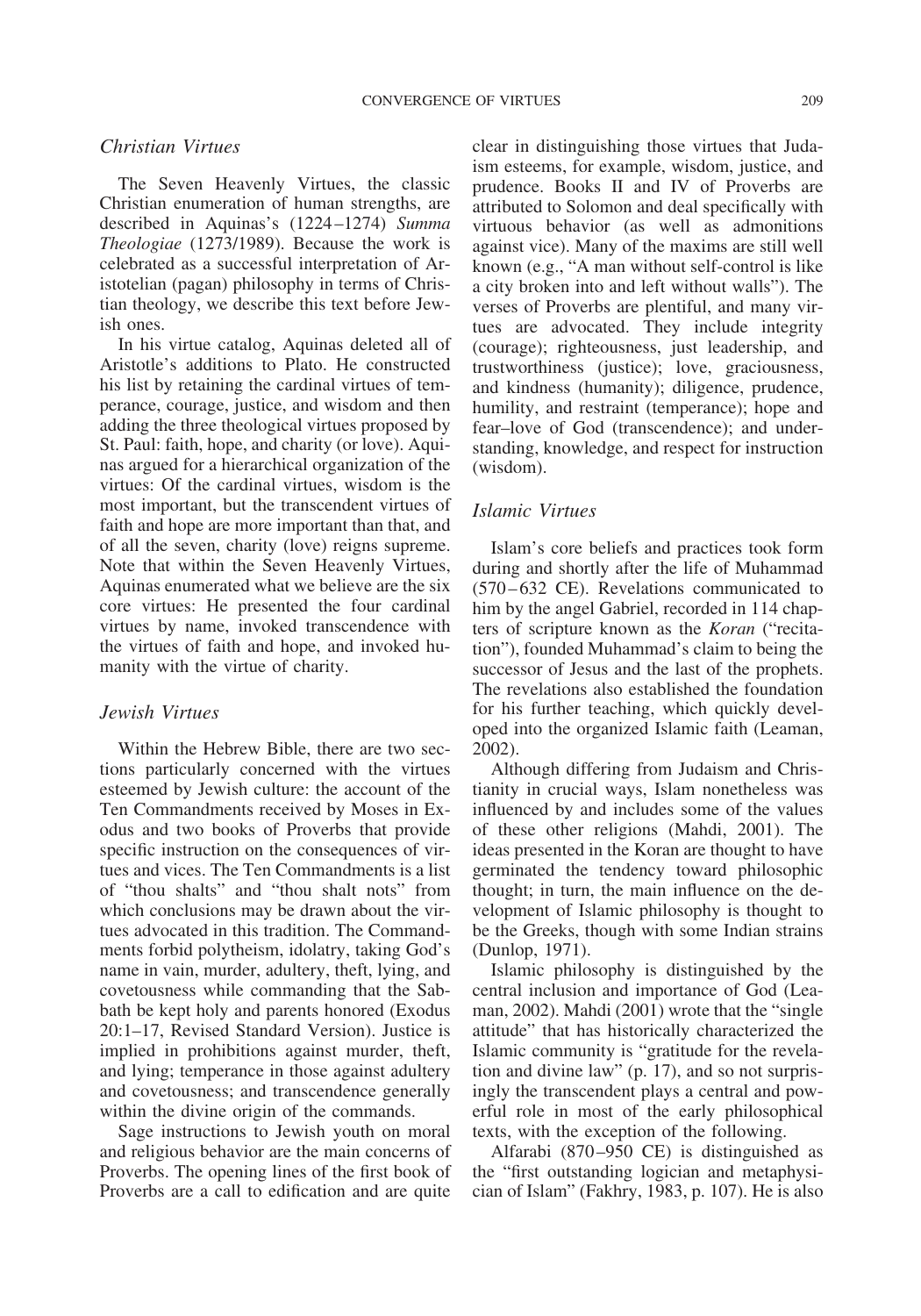known for his numerous interpretative works of Platonic and Aristotelian philosophy, and his most concise virtue catalog, presented in *Fusul al-Madani* (*Aphorisms of the Statesman*; Alfarabi, 1961), is highly reminiscent of theirs. Alfarabi's discussion of virtue, though rare in its relative omission of the divine, is included here because he is generally regarded as the founder of Islamic philosophy.

*Fusul al-Madani* is composed of 96 aphorisms dealing broadly with the health of the soul. Specifically, Alfarabi (1961) described the government that best nourishes the individual soul in its quest for perfection. Again, this was a forthrightly political work: Alfarabi did not specifically invoke the prophet and mentioned revelation and philosophy only rarely; rather, his focus was on the city-state, and he constantly mentioned and described the activities of the ideal citizen and ruler (Butterworth, 2001).

Much of Alfarabi's (1961) catalog is familiar: Justice in the city-state is of central concern, and virtue is the middle way between two extremes, echoing Aristotle's doctrine of the mean (Aphorisms  $61-67$ ). Alfarabi also borrowed from the Athenians when he presented the notion of the divided soul: The soul is split into the Rational and the Appetitive, and the exercise of each part constitutes the corresponding Rational and Moral virtues (Aphorisms 8 and 9).

It appears that the virtues of the former category are the personal virtues of contemplation, whereas those in the second are the social virtues are invoked in dealings with others. Those included in the Rational category are "wisdom, intellect, cleverness, quick-wittedness, and excellent understanding"; those of the Ethical category are "moderation, courage, liberality (generosity), and justice" (Aphorism 8). Hence we see a repetition of the Platonic virtues, with a core humanity virtue (generosity) added and afforded equal standing. Despite his specific omission of the Prophet, transcendence is present in Alfarabi's (1961) account, given his contention that religion and philosophy can be harmonized and that the exercise of virtue is in itself a spiritual act (e.g., Aphorisms 68, 81, 86, 87, and 94).

## Conclusion

The impetus for this project was our attempt to create a consensual classification of human

strengths while avoiding the criticism that any specific list we proposed would be culturally or historically idiosyncratic (Peterson & Seligman, 2004). The primary lesson we learned from our historical exercise is that there is convergence across time, place, and intellectual tradition about certain core virtues. As one tradition bled into another, as one catalog infused and then gave way to the next, particular core virtues recurred with a sort of pleasant tenacity. Whereas others appeared on some lists and then were lost, certain virtues, either explicitly or thematically, had real staying power.

Putting aside the distinctions between virtues and values, these general traits agree with related efforts within philosophy and psychology to identify "universal" values (see Bok, 1995; Schwartz, 1994). They coincide as well with contemporary lists of traits that predispose individuals to the (psychological) good life, whether termed positive mental health, psychological well-being, psychosocial virtues, selfactualization, psychosocial maturity, or authentic happiness (Peterson & Seligman, 2004). They also agree with traits deemed most desirable in a romantic partner (Buss, 1989) or a friend (National Opinion Research Center, 2001), with individual differences identified as conducive to excellence in the contemporary workplace (Buckingham & Clifton, 2001), and with virtues celebrated in more recent centuries by Western philosophers (Comte-Sponville, 1995/2001).

Caveats are in order. First, it makes good sense to ask whether the six core virtues are equally ubiquitous. Probably not (see Table 2). Justice and humanity showed up the most reliably in that they made every tradition's list; they tended to be named explicitly, and we suspect, given their crucial importance to the survival of even the smallest society, that they are truly universal (Bok, 1995; de Waal, 2000; Ridley, 1996). Temperance and wisdom finished a close second: At least in our survey of the cultures with long literary traditions, they appeared reliably and usually explicitly. Transcendence seems the next most ubiquitous, finishing fifth only because it is the most implicit of the core six: Transcendence was not always nominated explicitly, but the notion that there is a higher meaning or purpose to life, be it religiously underpinned or not, infuses each tradition to the extent that even in some decidedly nonreligious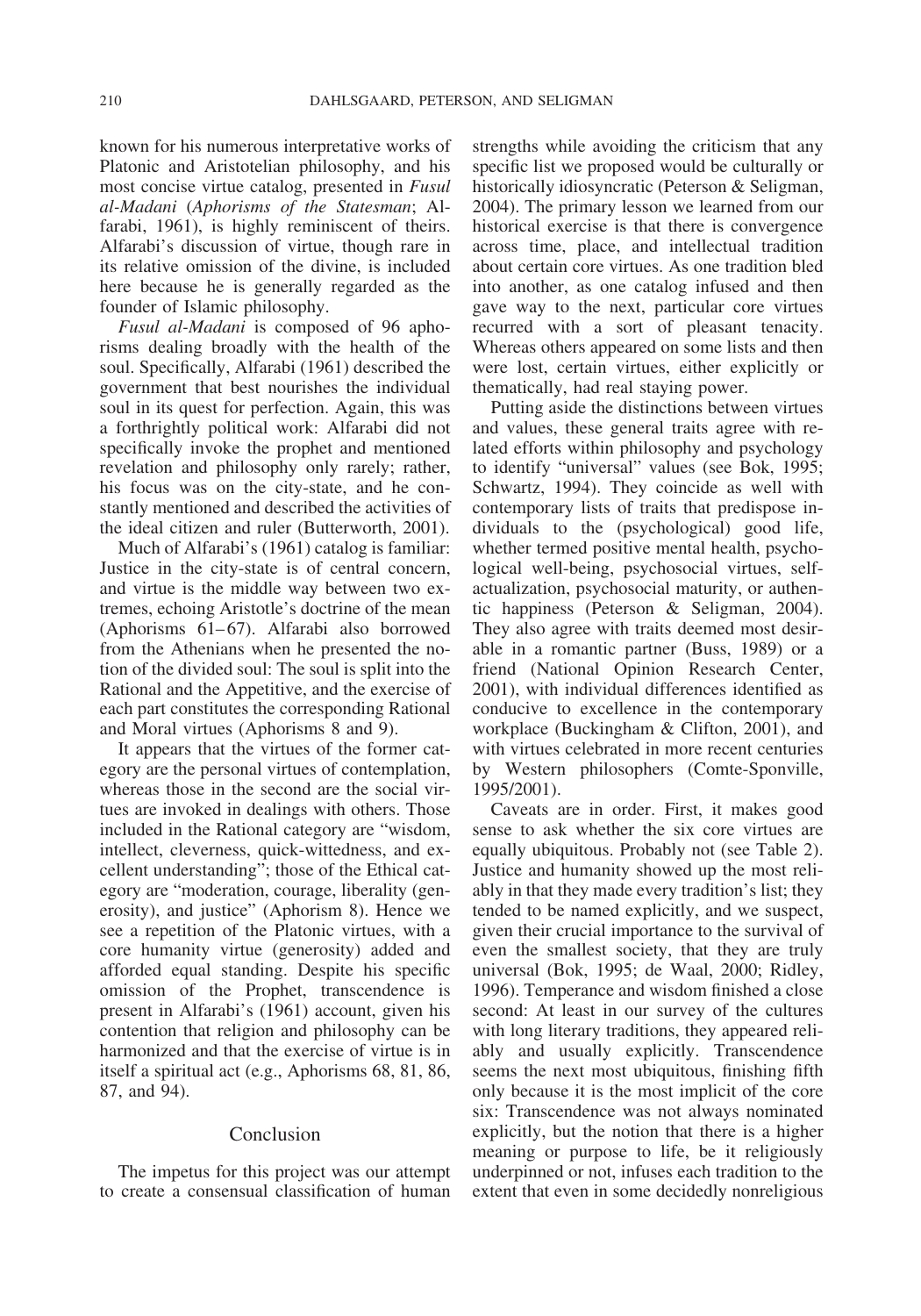| Tradition           | Courage | Justice | Humanity | Temperance | Wisdom | Transcendence |
|---------------------|---------|---------|----------|------------|--------|---------------|
| Confucianism        |         | E       | E        |            |        |               |
| Taoism              |         | E       | Е        | E          |        |               |
| <b>Buddhism</b>     |         | E       | E        | E          |        | E             |
| Hinduism            |         | E       | E        | E          |        | E             |
| Athenian philosophy | E       | E       | E        | E          |        |               |
| Christianity        | E       | E       | E        | E          |        | E             |
| Judaism             | E       | E       | E        | E          |        | Е             |
| Islam               |         | E       | Е        | E          |        | Е             |
|                     |         |         |          |            |        |               |

Table 2 *Convergence of Virtues*

*Note.*  $E =$  explicitly named;  $T =$  thematically implied.

lists (such as Confucianism or Athenian philosophy) the notion of virtue serving heaven or the gods seems taken for granted. Finally, courage is quite explicitly nominated (usually as physical valor) on most lists but is missing on others, notably those from the Confucian, Taoist, and Buddhist traditions. We doubt that this means bravery is not valued in these traditions, and more modern definitions of courage that extend its meaning beyond the battlefield to fortitude in other domains can readily be detected in their classic literatures (e.g., Yearley, 1990).

Second, we find variability across cultures in terms of what is most esteemed. Each tradition nominated some number of virtues as proper or necessary for the well-lived life, but no two lists were identical and, not surprisingly, many virtues we encountered fell by the wayside because they failed the test of ubiquity, even by expanded and fuzzy criteria. Among culturebound (nonubiquitous) virtues, a number are familiar to those of us in the here-and-now, for example wit and glory. Other culture-bound virtues seem exotic from our vantage, for example magnificence and naturalness. These examples of nonubiquitous virtues are of course important and deserve serious attention by psychologists, but they were not the main concern of this endeavor. We hope that as our classification project develops, we can turn to these less ubiquitous, culture-bound virtues.

Third, all of the traditions we surveyed come from large, literate, and long-lived societies with cities, money, law, and division of labor. None of these cultures existed in total isolation from the others. Although we are quite interested in the matter, we do not pretend to know whether the six core virtues we have identified characterize small or short-lived or nonliterate or hunter-gatherer societies. However, contemporary field research conducted by Biswas-Diener and Diener (2003) has confirmed the core virtues identified here among the Maasai (in western Kenya) and the Inughuit (in northern Greenland).

To summarize, our survey of influential religious and philosophical traditions revealed six broad virtue classes to be ubiquitous. This conclusion has important implications for our attempt to classify positive traits. Most significant, we have a nonarbitrary basis for focusing on certain classes of virtues rather than others. Much of the ongoing societal discourse on "character" is tilted in one direction or another by less than universal political and personal values. Although our classification is decidedly about such values, it is descriptive of what is ubiquitous rather than prescriptive or idiosyncratic.

We have used these core virtues to organize a longer list of more specific character strengths (Peterson & Seligman, 2004). We opted for this strategy for several reasons, including the aforementioned complexity of the general virtues. In each case, we can think of several ways to achieve the general virtue, and our eventual measurement goal led us to focus on these more specific routes (what we term "strengths") to the core virtues. Thus, the virtue of "humanity" is achieved by the strengths of kindness on the one hand versus love on the other. The virtue of temperance similarly has several routes: humility, prudence, and self-control. The practical implication of this classification is that it suggests which character strengths are similar and which are not.

Fourth, the ubiquity of these core virtues suggests the possibility of universality and a deep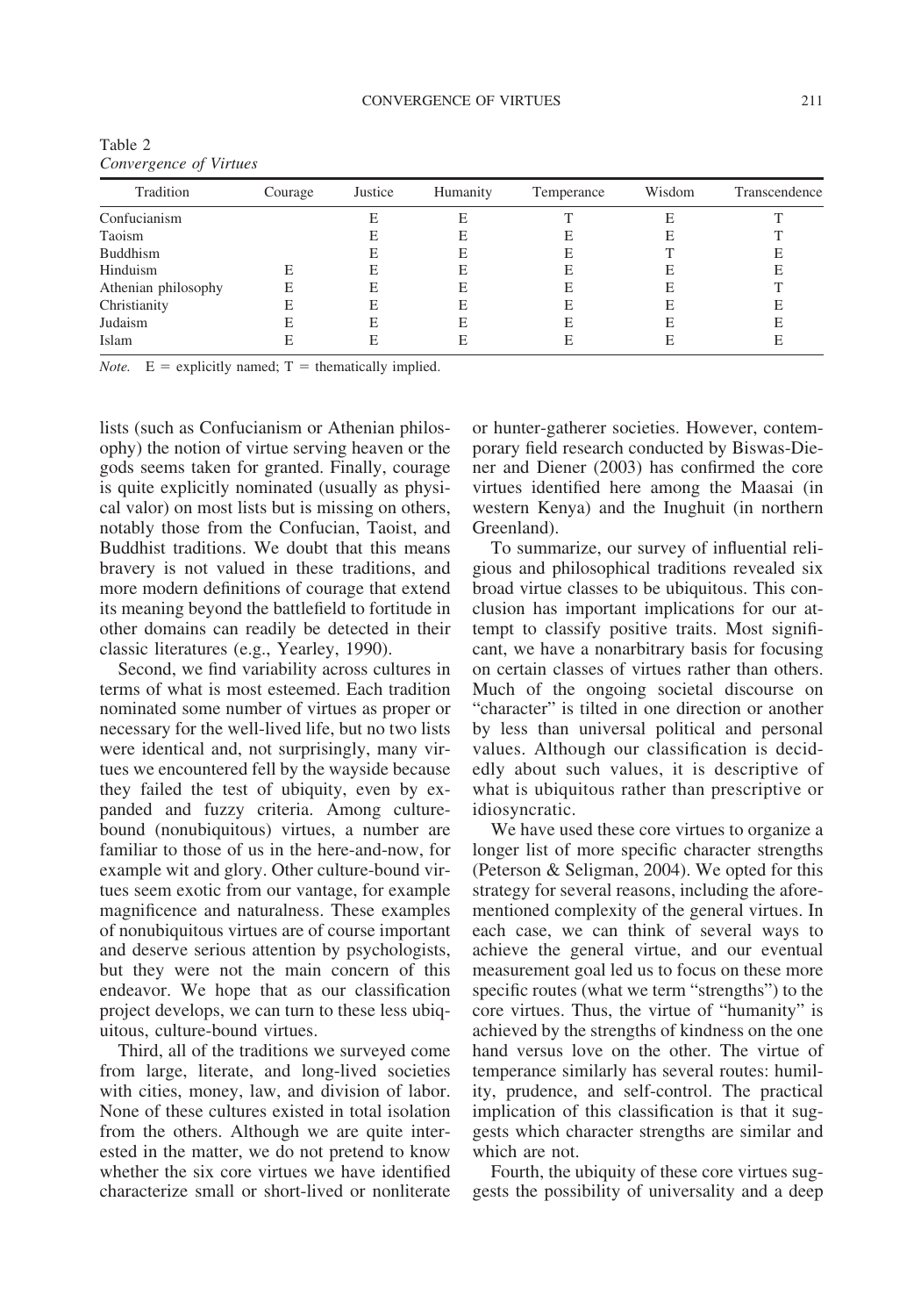theory about moral excellence phrased in evolutionary terms (Wright, 1994). One possibility is that these virtues are purely cultural: acquired characteristics required by long-lived, moneyed, literate, citified societies with massive divisions of labor. Another possibility is that the core virtues are purely biological and define the "moral animal." And a third possibility, the one to which we lean, is that they are evolutionarily predisposed. These particular styles of behaving may have emerged and been sustained because each allows a crucial survival problem to be solved.

Philosophers often refer to virtues as corrective, meaning that they counteract some difficulty inherent in the human condition, some temptation that needs to be resisted, or some motivation that needs to be rechanneled into something good (Yearley, 1990, p. 16). We would not need to posit the virtue of courage if people were not (sometimes) swayed from doing the right thing by fear or the virtue of temperance if people were not (sometimes) reckless. Without the biologically predisposed mechanisms that allowed our ancestors to generate, recognize, and celebrate corrective virtues, their social groups would have died out quickly. The ubiquitous virtues, we believe, are what allow the human animal to struggle against and to triumph over what is darkest within us.

#### References

- Alfarabi. (1961). *Aphorisms of the statesman* (D. M. Dunlop, Trans.). Cambridge, England: Cambridge University Press.
- American Psychiatric Association. (1994). *Diagnostic and statistical manual of mental disorders* (4th ed.). Washington, DC: Author.
- Aquinas, S. T. (1989). *Summa theologiae* (T. McDermott, Trans.). Westminster, MD: Christian Classics. (Original work published 1273)
- Aristotle. (2000). *Nicomachean ethics* (R. Crisp, Trans.). Cambridge, England: Cambridge University Press.
- Armstrong, K. (2001). *Buddha.* New York: Penguin Group.
- Bhatt, S. R. (2001). The Buddhist doctrine of universal compassion and quality of life. In R. P. Singh & G. F. McLean (Eds.), *The Buddhist world view* (pp. 111–120). Faridabad, India: Om.
- Biswas-Diener, R., & Diener, E. (2003). *From the equator to the north pole: A study of character strengths.* Unpublished manuscript.
- Bok, S. (1995). *Common values.* Columbia: University of Missouri Press.
- Buckingham, M., & Clifton, D. O. (2001). *Now, discover your strengths.* New York: Free Press.
- Buss, D. M. (1989). Sex differences in human mate preferences: Evolutionary hypotheses tested in 37 cultures. *Behavioral and Brain Sciences, 12,* 1–14.
- Butterworth, C. E. (2001). Introduction to selected aphorisms. In C. E. Butterworth (Trans.), *Alfarabi: The political writings* (pp. 3–10). Ithaca, NY: Cornell University Press.
- Carter, J. R., & Palihawadana, M. (Trans.). (2000). *The dhammapada.* New York: Oxford University Press.
- Cheng, D. H. (2000). *On Lao Tzu.* Belmont, CA: Wadsworth.
- Clarke, J. J. (2000). *The Tao of the West: Western transformations of Taoist thought.* New York: Routledge.
- Cleary, T. (1992). Introduction. In T. Cleary (Trans.), *The essential Confucius* (pp. 1–11). New York: HarperCollins.
- Comte-Sponville, A. (2001). *A small treatise on the great virtues* (C. Temerson, Trans.). New York: Metropolitan Books. (Original work published 1995)
- Confucius. (1992). *Analects* (D. Hinton, Trans.). Washington, DC: Counterpoint.
- de Waal, F. (2000, July 28). Primates—A natural heritage of conflict resolution. *Science, 289,* 586 – 590.
- Do-Dinh, P. (1969). *Confucius and Chinese humanism* (C. L. Markmann, Trans.). New York: Funk & Wagnalls.
- Dunlop, D. M. (1971). *Arab civilization to A.D. 1500.* London: Longman.
- Dutt, R. C. (1983). *Buddhism & Buddhist civilisation in India.* Delhi, India: Seema.
- Fakhry, M. (1983). *A history of Islamic philosophy* (2nd ed.). New York: Columbia University Press.
- Fowler, M. (1999). *Buddhism: Beliefs and practices.* Portland, OR: Sussex Academic Press.
- Graham, A. C. (1998). The origins of the legend of Lao Tan. In L. Kohn & M. LaFargue (Eds.), *Laotzu and the Tao-te-ching* (pp. 23– 40). Albany: State University of New York Press.
- Haberman, D. L. (1998a). Confucianism: The way of the sages. In L. Stevenson & D. L. Haberman (Eds.), *Ten theories of human nature* (3rd ed., pp. 25– 44). New York: Oxford University Press.
- Haberman, D. L. (1998b). Upanishadic Hinduism: Quest for ultimate knowledge. In L. Stevenson & D. L. Haberman (Eds.), *Ten theories of human* nature (3rd ed., pp. 45-67). New York: Oxford University Press.
- Hall, D. L., & Ames, R. T. (1987). *Thinking through Confucius.* Albany: State University of New York Press.